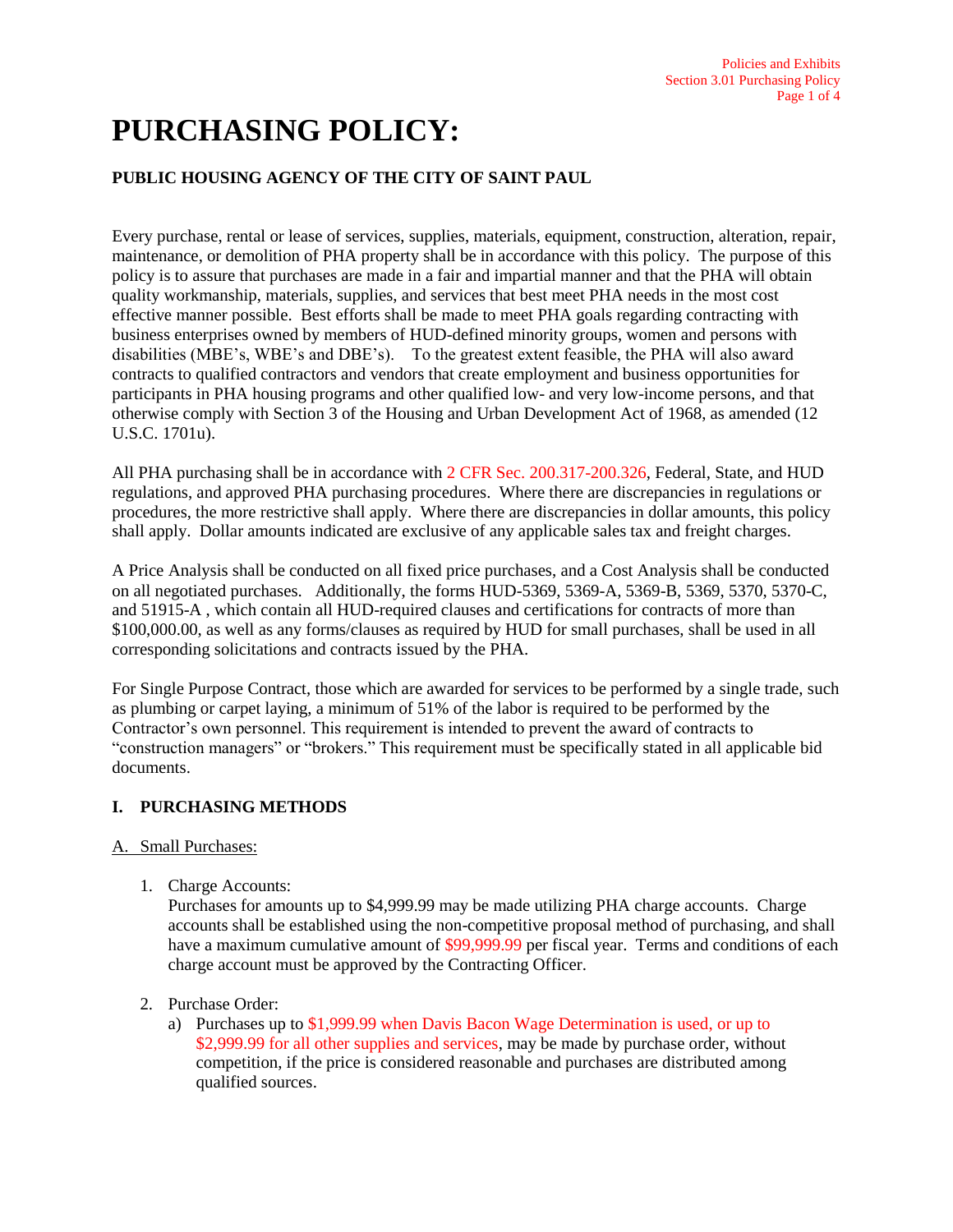- b) Purchases in amounts between \$2,000.00 and \$14,999.99 when Davis Bacon Wage Determination is used; and amounts between \$3,000.00 and \$14,999.99 for all other supplies and services, may be made by purchase order, following informal documented solicitation of a minimum of three competitive oral or written quotations.
- c) Purchases in amounts between \$15,000.00 and \$99,999.99 may be made by purchase order, following informal documented solicitation of a minimum of three competitive written quotations responding to written requirements provided to each bidder.

## B. Competitive Sealed Bids:

- 1. Purchases in amounts up to \$99,999.99 may be made by sealed bid.
- 2. Purchases in amounts of \$100,000.00 or more must be made by sealed bid.
- 3. All requests for sealed bids for amounts of \$100,000.00 or more must be publicly advertised, opened, read and recorded, all in accordance with PHA and HUD procedures. The PHA reserves the right to reject any or all bids or to re-advertise.
- 4. Purchases may be made, (and PHA receipt of sealed bid is not required) under Joint or Cooperative Purchasing Agreements where other Minnesota public bodies have received sealed bids to establish the purchasing terms. (See II. Purchasing Approval)

## C. Competitive Proposals:

The competitive proposal method of purchasing shall be used under any of the following circumstances:

- 1. To purchase the services of consultants including architect, engineer, testing, real estate, computer, training, design, surveying, title, legal, summons, banking, etc.
- 2. for equipment leasing.
- 3. When the use of sealed bids is inappropriate.

Under the competitive proposal method of purchasing:

a) Solicitation of multiple proposals is not required for purchases of up to \$1,999.99 when Davis Bacon Wage Determination is used, or up to \$2,999.99 for all other supplies and services.

- b) Informal documented solicitation of a minimum of three written proposals is required for purchases between \$2,000.00 and \$99,999.99 when Davis Bacon Wage Determination is used; and amounts between \$3,000.00 and \$14,999.99 for all other supplies and services.
- c) Public issuance of a request for proposals is required for purchases of \$100,000.00 or more.
- d) Proposals must be evaluated on the basis of factors identified in the request for proposals. Proposals for consulting services may be evaluated on the basis of related experience, ability to provide timely service, professional qualifications, past performance, proposer's status as a Minority- and/or Women-Owned Business Enterprise (MBE or WBE), or a business owned by a Person with a Disability (DBE), other affirmative action efforts, Section 3 efforts and cost. Additional evaluating factors may be added as needed, depending on the purchase being made.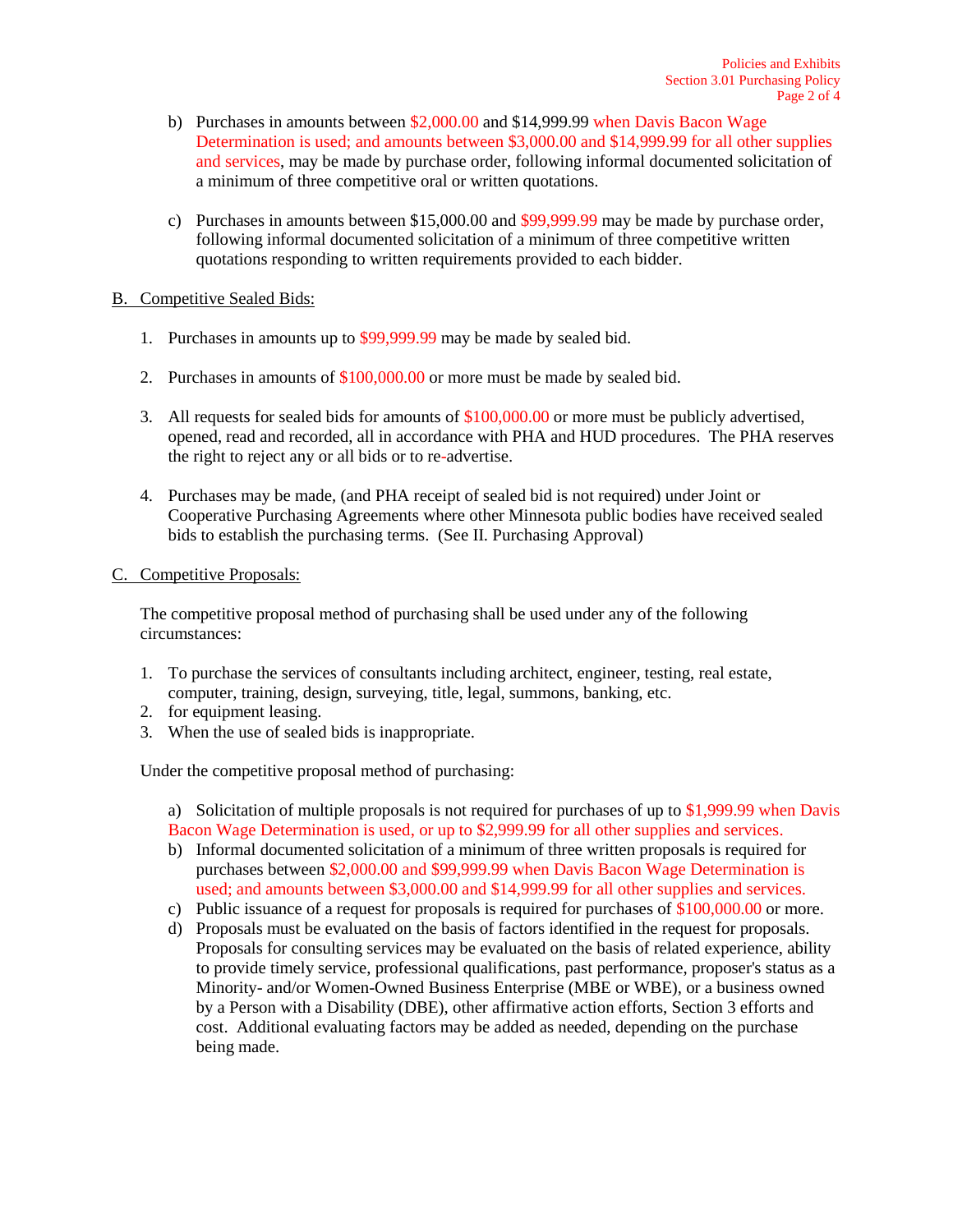#### D. Non-Competitive Proposals:

The non-competitive proposal method of purchasing may be used under any of the following circumstances:

- 1. If an emergency exists which permits no delay.
- 2. If only one source of supply is available.
- 3. If inadequate response is received to a competitive solicitation.
- 4. If HUD approves the use of non-competitive proposals.
- 5. If equipment repair is required and the cost of taking apart and reassembling the equipment is a significant part of the cost of repair.
- 6. In order to establish the terms and conditions of a credit or charge account for small purchases.

Under the non-competitive proposal method of purchasing:

- a) Written justification must be provided for purchases between \$2,000.00 and \$99,999.99 when Davis Bacon Wage Determination is used; \$3,000.00 and \$99,999.99 for all other supplies and services, and must be approved in writing by the Contracting Officer.
- b) Emergency purchases of \$50,000.00 or more require the approval of the Executive Director.
- c) The PHA Board must be informed of purchases of \$15,000.00 or more.

#### E. Prohibited Contract Types

In accordance with 2 CFR Sec. 200.323(d), the use of the following types of contracts is prohibited:

- 1. Cost-plus-percentage-of-cost.
- **2.** Cost-plus-percentage-of-construction-cost.

# **II. PURCHASING APPROVAL:**

All purchases of \$100,000.00 or more require the approval of the PHA Board of Commissioners except as stated below. All purchases of less than \$100,000.00 require the approval of the Executive Director or the Contracting Officer or other staff as designated by the Executive Director.

Staff is authorized to make the following types of purchases that may total \$100,000.00 or more annually, without Board approval when they are essential to PHA operations:

- A. Purchases made under Joint or Cooperative Purchasing Agreements where other Minnesota public bodies have received sealed bids to establish the purchasing terms. Staff shall report annually to the Board on the total amount expended under each such contract, if \$100,000.00 or more;
- B. Utilities, including fuel oil;
- C. Telephones, cellular phones, computer connections, and automatic-response communication lines connected to nurse's call stations, fire command stations and elevators.
- D. Postage

The PHA Board of Commissioners must be informed of changes or amendments to contracts that (cumulatively) result in an addition of \$100,000.00 or more, or 25% or more of the original contract